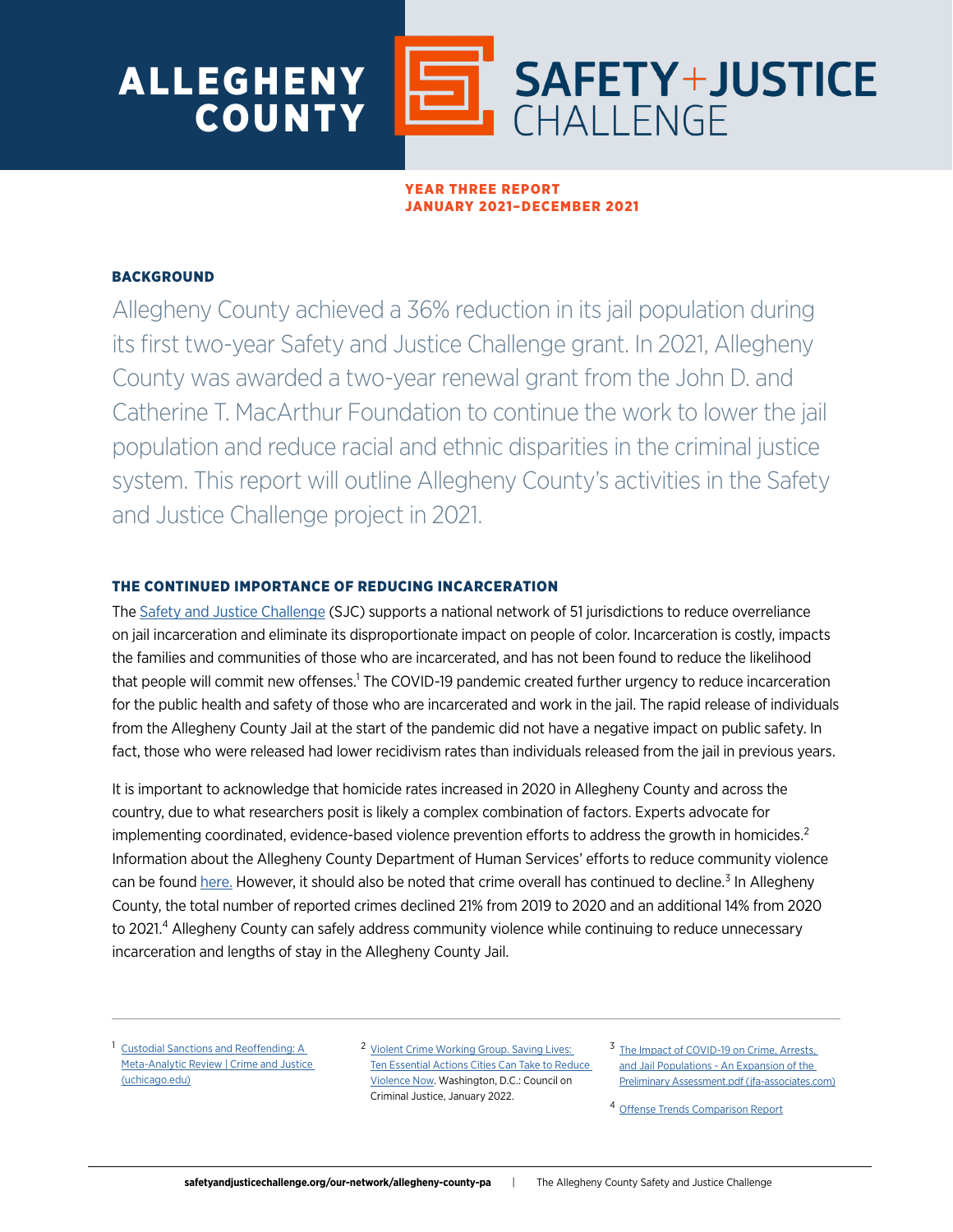# SAFETY AND JUSTICE CHALLENGE PARTNERS

## **The Allegheny County Safety and Justice Challenge team includes the following partners:**

- Fifth Judicial District of Pennsylvania Court Administration
	- o Criminal Division
		- » Pretrial
		- » Adult Probation
- Allegheny County government Executive branch, including:
	- o Department of Human Services
	- o Jail
	- o Office of the Public Defender
	- District Attorney's Office

Local government and criminal justice leaders in Allegheny County remain committed to continuing this work and developed a set of strategies for the renewal grant that build on the reductions that were achieved in the first two years of the SJC project.

# **STRATEGIES**

Allegheny County's strategies for the SJC renewal grant combine strategies from the first two years of the project along with new strategies to address additional drivers of the jail population.

- **1. Crisis response** The Allegheny County Department of Human Services and Allegheny County Emergency Services co-convened a Crisis Response Stakeholder Group (CRSG) to prevent unnecessary use of emergency services and incarceration of people with behavioral health needs, as well as racial inequities in the crisis system. The CRSG brought together stakeholders from across the crisis system and the community to create recommendations and develop an action plan. In February 2021, the CRSG published a set of 16 recommendations and have since been working on implementation. Further details about the implementation progress can be found [here](https://alleghenycounty.us/Human-Services/News-Events/Accomplishments/Improving-Crisis-Prevention-and-Response.aspx). While the future impact of the crisis prevention and response work on the jail population is not yet able to be estimated it is anticipated to prevent jail bookings and provide alternatives to criminal justice system involvement.
- **2. Reduce bookings at first appearance —** During the first two years of the SJC grant, the Office of the Public Defender expanded their representation of individuals during the preliminary arraignment, or first appearance. Having representation was found to increase the likelihood that an individual would be released and reduce the use of monetary bond. Since the start of the pandemic, representation has taken place via phone. Work to implement a revalidated pretrial assessment was put on hold, since Pretrial Services staff were not able to be in the jail due to the pandemic. Instead, Pretrial Services uses administrative data to complete the PSA assessment, which looks at the likelihood that an individual will attend future court dates and not be rearrested pretrial. When Pretrial Services is able to conduct interviews with individuals in the jail, they will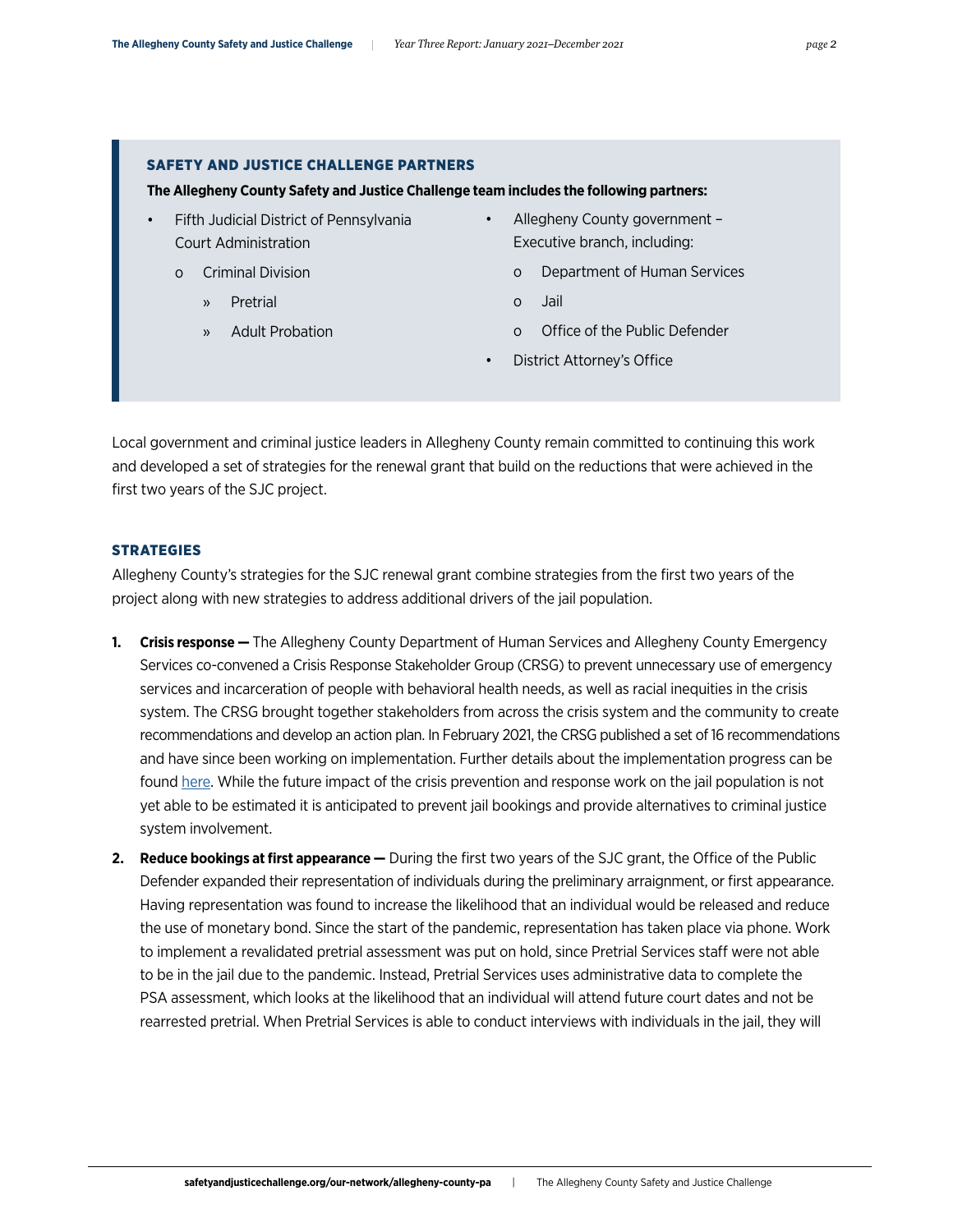utilize the new revalidated assessment. The revalidated assessment will provide Magisterial District Judges with a more accurate assessment of the likelihood that an individual will appear for all court dates and not have any new arrests.

- **3. Expedite court processing —** Court closures due to the pandemic posed a challenge to the timely resolution of cases in 2021. As in person court operations resumed, a multi-agency workgroup reengaged in work to implement a new court process that would combine two court hearings into one and reduce the amount of time that people wait for their cases to be resolved. The goal is for that process to be approved and implemented in 2022. The District Attorney's Office continued work to avoid formal arraignment continuances. With positions funded through the Safety and Justice Challenge grant, the District Attorney's Office completed the required information in time for 82% of formal arraignments. This is up from only 65% in the six months prior to the start of the grant-funded staff.
- **4. Reduce the number and length of probation detainers** Adult Probation continued to monitor the probation detainer population through use of a detainer policy and detainer working group. The average number of people being held on probation detainers in 2021 was 614 (down from over 1,000 at the start of the grant), and this number remained steady throughout the year. A new court liaison officer was hired specifically to handle the early probation violation hearings that resolve probation violations and new charges at the same hearing. Over 150 early probation violations were completed, saving an average of 84 days in jail per person. Partners from across several agencies continued to meet bi-weekly to review the cases of individuals with detainers and complex issues. This group looked for release options and coordinated detainer lift requests to present to judges.
- **5. Jail redesign** Allegheny County released a solicitation to select a consultant who will lead a community informed process to develop design options for a safer, smaller jail facility. The goal is to provide additional tools for programming and services for those individuals who are incarcerated at the facility and to further enhance the physical plan and operations for those providing services including correctional officers, attorneys, and social and health service providers. The engagement process and development of design options will begin in 2022.
- **6. Community Advisory Committee —** In 2021, County Executive Fitzgerald and President Judge Clark invited a diverse group of community members to join the SJC Community Advisory Committee (CAC). The sevenmember committee met with internal stakeholders to learn about the SJC work and ask questions about the criminal justice system. In November, the CAC released an initial set of recommendations for system improvements. In 2022, the CAC will help to determine the distribution of SJC grant funds to communitybased project that support the goals of jail population and racial disparity reduction.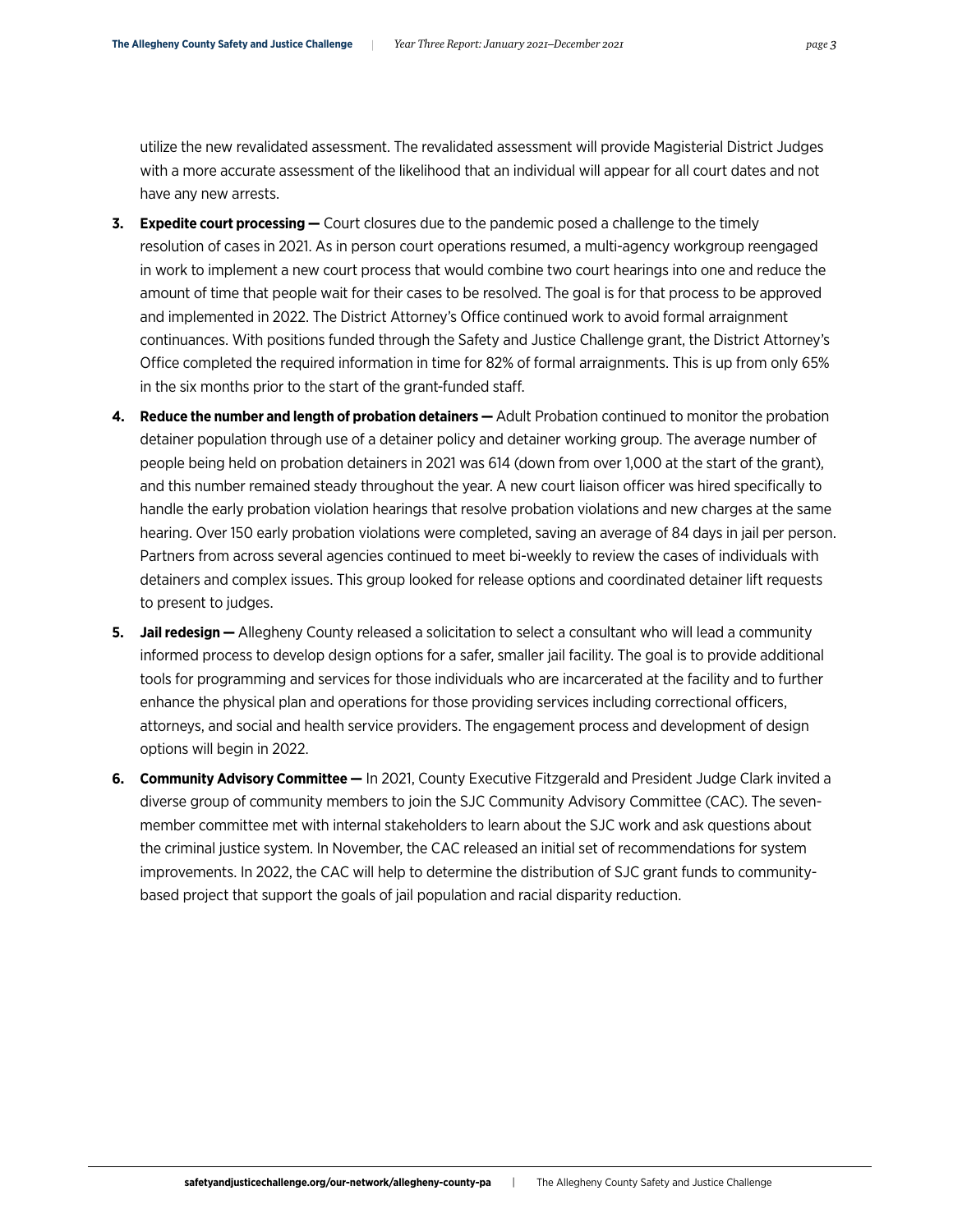COMMUNITY ADVISORY COMMITTEE MEMBERS

| <b>NAME</b>            | <b>ORGANIZATION</b>                                          |
|------------------------|--------------------------------------------------------------|
| Valerie Dixon          | <b>Center for Victims</b>                                    |
| Rev. Cornell Jones     | Violence Prevention Coordinator, Pittsburgh Bureau of Police |
| Kurtis Mennitti        | <b>Reentry Specialist, PCSI</b>                              |
| Monica Ruiz            | Executive Director, Casa San Jose                            |
| Claire Shubik-Richards | Executive Director, Pennsylvania Prison Society              |
| Taili Thompson         | <b>Operation Better Block</b>                                |
| Dante Works            | Founder, House of Veterans                                   |

# JAIL POPULATION

Allegheny County saw an unprecedented drop in the jail population in 2020, and that reduction was largely sustained in 2021. The average daily population<sup>5</sup> of the Allegheny County Jail from March to December 2020 was 1,605. The average daily population in 2021 was 1,639.



<sup>5</sup> The average daily population includes individuals held in alternative housing facilities, and excludes individuals with federal holds only.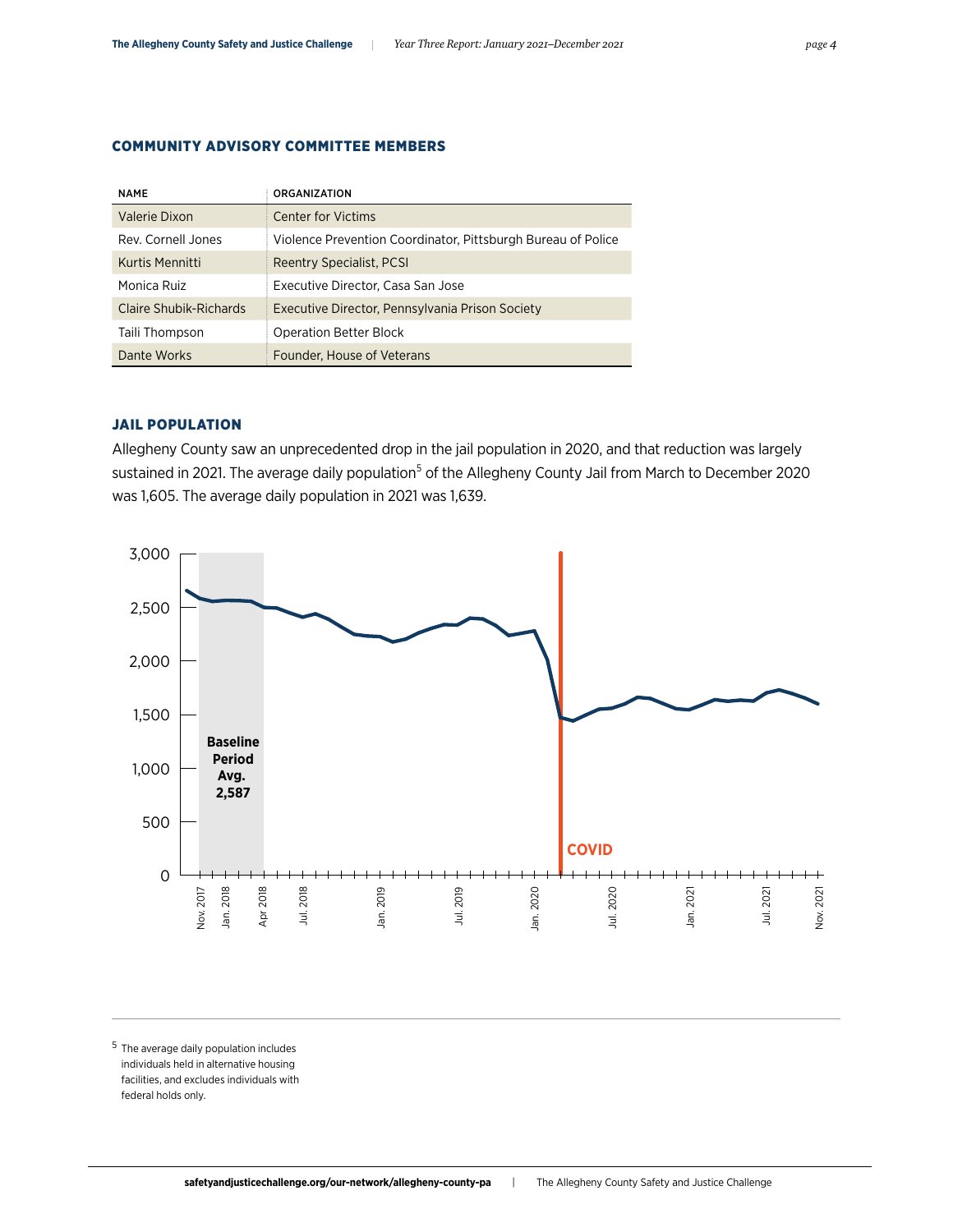#### RACIAL DISPARITY

The overrepresentation of Black individuals in the Allegheny County Jail remains a critical problem. While disparity lessened throughout 2021 – Black individuals represented 68% of the population in January and 65% of the population in December – a much greater share of Black adults in Allegheny County experience incarceration than white adults. Roughly 34 of every 1,000 Black adults were booked in the jail for any reason in 2021, compared with approximately 4.5 of every 1,000 white adults.<sup>6</sup>

In 2021, the Allegheny County SJC team set up structures to focus specifically on racial disparity. This involved the creation of a Racial Equity Working Group made up of representatives from across the SJC stakeholders. The group is working with a technical assistance provider from the [Burns Institute,](https://burnsinstitute.org/) utilizing their Structural Well-Being Framework to identify racial disparities and develop internal policies and practices to promote disparity reduction. The working group has become oriented to the Burns Institute framework and will be focusing on disparity reduction in the areas of bail decision making and probation violation detainers in 2022.

The SJC team began partnering in a study that was commissioned by the University of Pittsburgh's Institute of Politics to collect comprehensive quantitative and qualitative data about each point in the criminal justice system, review policies and practices, and provide recommendations to reduce those disparities. The SJC team will work with the researchers to provide information and utilize their recommendations to make policy and practice changes to address disparities.

Staff from SJC partner agencies also began to complete a three-part training on the role of government in advancing racial equity. The training was modified in partnership with the Department of Human Services and the Health Department for a virtual format from a curriculum of the Government Alliance on Race and Equity.

## NEXT STEPS

As Allegheny County enters the final year of its grant, the partners involved in the SJC are looking to complete the implementation of policy and practice reforms that will sustain the jail population reductions of the past two years and further reduce the population. Changes such as the adoption of a detainer policy, the introduction of representation during evening and overnight preliminary arraignments, and the creation of a streamlined early termination of probation process will be able to continue past the grant's completion. By developing robust crisis prevention and response systems and implementing court processing efficiencies, Allegheny County will make further impacts on both jail admissions and length of stay moving forward.

<sup>&</sup>lt;sup>6</sup> Jail admissions data from **Jail Population** [Management Dashboard.](https://www.alleghenycountyanalytics.us/index.php/2021/03/04/allegheny-county-jail-population-management-dashboards-2/) Adult population data from the Office of Juvenile Justice and [Delinquency Prevention](https://www.ojjdp.gov/ojstatbb/ezapop/).